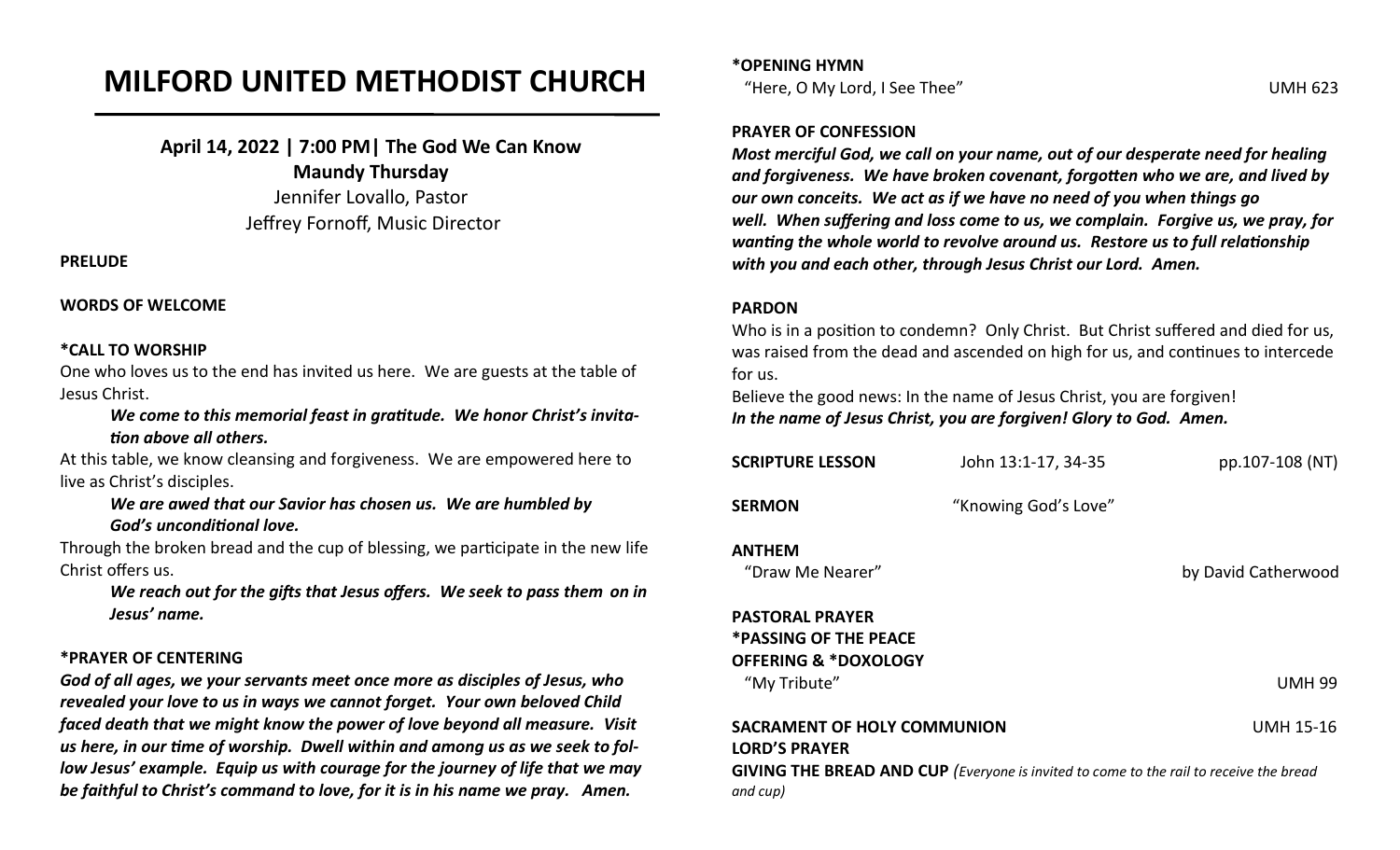#### **PRAYER OF THANKSGIVING**

*Eternal God, we give you thanks for this holy mystery in which you have given yourself to us. Grant that we may go into the world in the strength of your Spirit, to give ourselves for others, in the name of Jesus Christ our Lord, Amen.*

#### **\*CLOSING HYMN**

"Lamb of God" TFWS 2113++

#### **\*DISMISSAL WITH BLESSING**

Go in peace. May Jesus Christ, who for our sake became obedient unto death, even death on a cross, keep us and strengthen us this night, and forever. *Amen.*

### **POSTLUDE**

 *Key to abbreviations: UMH*| The United Methodist Hymnal *TFWS*| The Faith We Sing ++| *Someone's Favorite Hymn*





Rev. Jennifer Lovallo, Pastor – [www.jennlovallo@gmail.com](file:///C:/Shared/Bulls/2021/www.milfordmethodists@gmail.com) - (201) 314-8442 206 East Ann Street- 570.296.6124 [www.milfordmethodists.org](http://www.milfordmethodists.org) -- [mumc@ptd.net](mailto:mumc@ptd.net) Follow us on Instagram: @milfordmethodists and Facebook:

www.facebook.com/MilfordUMC

#### THANKSGIVING AND COMMUNION

#### TAKING THE BREAD AND CUP

The pastor takes the bread and cup, and the bread and wine are prepared for the meal.

#### THE GREAT THANKSGIVING

One of the musical settings on pages 17-25 may be used if desired.

The Lord be with you.

And also with you.

Lift up your hearts.

We lift them up to the Lord.

Let us give thanks to the Lord our God.

#### It is right to give our thanks and praise.

The pastor gives thanks appropriate to the occasion, remembering God's acts of salvation, and concludes: the contract of the salvation and concludes:

#### And so,

with your people on earth and all the company of heaven we praise your name and join their unending hymn:

Holy, holy, holy Lord, God of power and might, heaven and earth are full of your glory. Hosanna in the highest. Blessed is he who comes in the name of the Lord. Hosanna in the highest.

The pastor continues the thanksgiving. The institution of the Lord's Supper is recalled The pastor concludes:

#### And so,

in remembrance of these your mighty acts in Jesus Christ, we offer ourselves in praise and thanksgiving as a holy and living sacrifice, in union with Christ's offering for us, as we proclaim the mystery of faith.

#### Christ has died; Christ is risen; Christ will come again.

The pastor invokes the present work of the Holy Spirit and then praises the Trinity, concluding:

All honor and glory is yours, almighty Father (God), now and for ever. Amen.

THE LORD'S PRAYER

#### **BREAKING THE BREAD**

The pastor breaks the bread and then lifts the cup, in silence or with appropriate words.